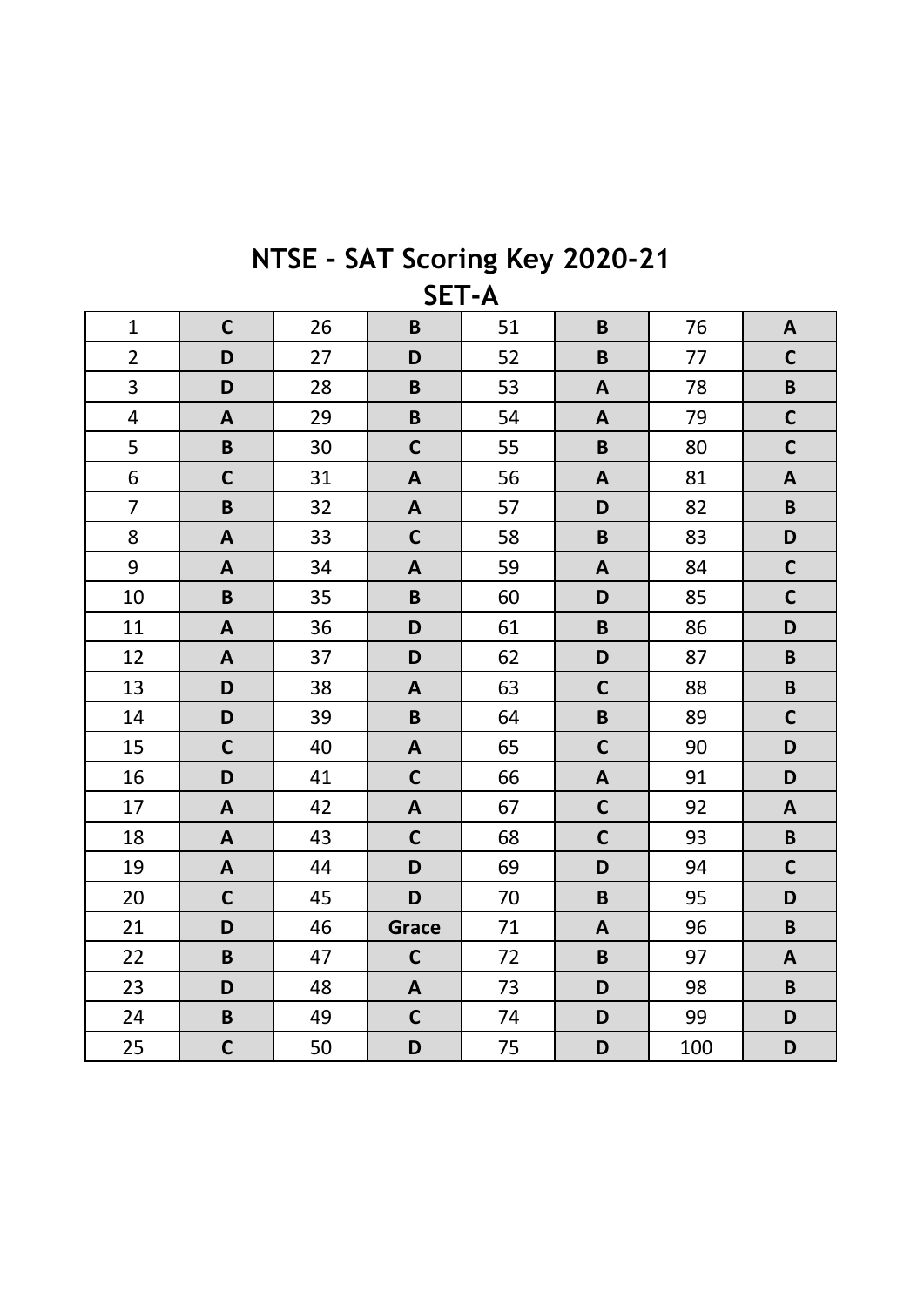| JL I -D        |              |    |                           |    |              |     |                           |  |
|----------------|--------------|----|---------------------------|----|--------------|-----|---------------------------|--|
| $\mathbf{1}$   | $\pmb B$     | 26 | $\mathbf{A}$              | 51 | A            | 76  | $\pmb B$                  |  |
| $\overline{2}$ | $\mathbf C$  | 27 | $\boldsymbol{A}$          | 52 | $\mathsf B$  | 77  | $\mathbf C$               |  |
| 3              | D            | 28 | $\mathsf B$               | 53 | $\mathbf{A}$ | 78  | $\mathbf{A}$              |  |
| $\overline{4}$ | $\mathbf{A}$ | 29 | $\mathsf B$               | 54 | $\mathbf{A}$ | 79  | D                         |  |
| 5              | $\mathbf B$  | 30 | $\mathsf{C}$              | 55 | D            | 80  | $\mathbf C$               |  |
| 6              | $\mathbf C$  | 31 | $\mathsf{C}$              | 56 | $\mathbf{A}$ | 81  | D                         |  |
| $\overline{7}$ | $\mathbf{A}$ | 32 | $\mathbf B$               | 57 | Grace        | 82  | $\pmb B$                  |  |
| 8              | $\mathbf{A}$ | 33 | $\boldsymbol{\mathsf{A}}$ | 58 | D            | 83  | $\mathbf C$               |  |
| 9              | D            | 34 | $\mathbf{A}$              | 59 | $\mathbf B$  | 84  | D                         |  |
| 10             | $\pmb B$     | 35 | $\mathsf{C}$              | 60 | $\pmb B$     | 85  | $\pmb B$                  |  |
| 11             | $\mathbf{A}$ | 36 | D                         | 61 | D            | 86  | $\mathbf C$               |  |
| 12             | A            | 37 | $\mathbf B$               | 62 | A            | 87  | $\pmb B$                  |  |
| 13             | A            | 38 | D                         | 63 | A            | 88  | $\mathbf{A}$              |  |
| 14             | D            | 39 | $\mathsf{C}$              | 64 | $\mathsf{C}$ | 89  | D                         |  |
| 15             | D            | 40 | $\mathsf{C}$              | 65 | D            | 90  | D                         |  |
| 16             | D            | 41 | $\mathsf B$               | 66 | $\pmb B$     | 91  | $\mathbf C$               |  |
| 17             | $\mathbf{A}$ | 42 | $\mathsf{C}$              | 67 | $\mathsf{C}$ | 92  | D                         |  |
| 18             | A            | 43 | $\mathbf C$               | 68 | $\mathsf{C}$ | 93  | D                         |  |
| 19             | $\mathbf C$  | 44 | B                         | 69 | D            | 94  | $\pmb B$                  |  |
| 20             | $\pmb B$     | 45 | D                         | 70 | $\mathsf{C}$ | 95  | $\pmb B$                  |  |
| 21             | $\mathbf C$  | 46 | $\pmb B$                  | 71 | $\mathbf{A}$ | 96  | D                         |  |
| 22             | $\pmb B$     | 47 | $\mathbf{A}$              | 72 | $\mathbf B$  | 97  | $\mathbf C$               |  |
| 23             | D            | 48 | $\mathsf B$               | 73 | $\mathbf{A}$ | 98  | $\pmb B$                  |  |
| 24             | D            | 49 | $\pmb{\mathsf{A}}$        | 74 | $\mathsf{C}$ | 99  | $\boldsymbol{\mathsf{A}}$ |  |
| 25             | D            | 50 | D                         | 75 | D            | 100 | D                         |  |

## NTSE - SAT Scoring Key 2020-21 **SFT.R**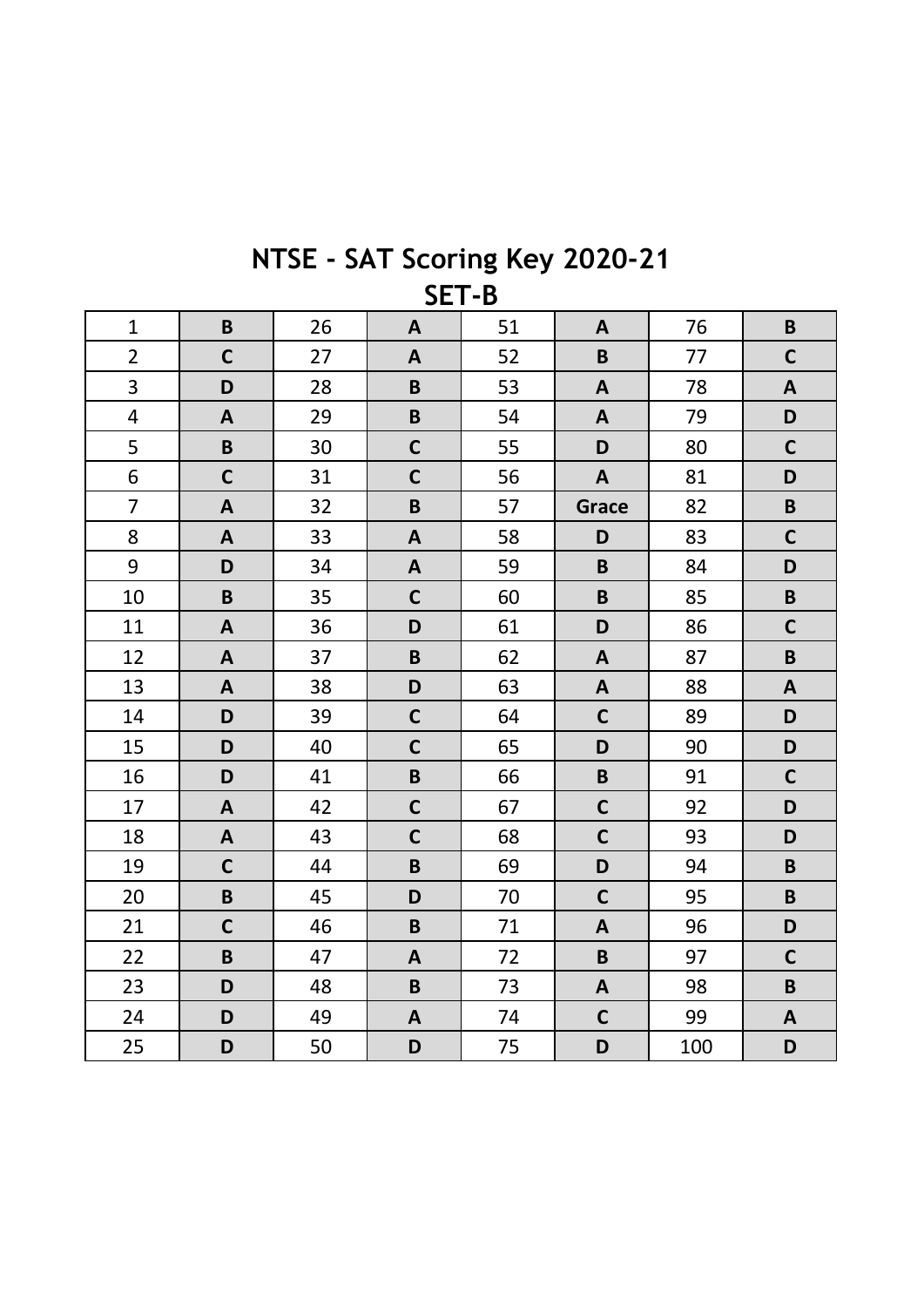| <b>JEI-C</b>   |              |    |                           |    |                           |     |                           |  |
|----------------|--------------|----|---------------------------|----|---------------------------|-----|---------------------------|--|
| $\mathbf{1}$   | D            | 26 | A                         | 51 | A                         | 76  | A                         |  |
| $\overline{2}$ | $\mathbf{A}$ | 27 | $\mathbf C$               | 52 | D                         | 77  | $\mathbf C$               |  |
| 3              | $\pmb B$     | 28 | $\mathbf B$               | 53 | D                         | 78  | D                         |  |
| $\overline{4}$ | $\mathbf C$  | 29 | $\mathbf B$               | 54 | $\mathsf{C}$              | 79  | $\pmb B$                  |  |
| 5              | $\pmb B$     | 30 | $\pmb B$                  | 55 | $\pmb B$                  | 80  | $\pmb B$                  |  |
| 6              | $\mathbf{A}$ | 31 | $\mathbf C$               | 56 | $\mathbf{A}$              | 81  | $\mathbf C$               |  |
| $\overline{7}$ | A            | 32 | D                         | 57 | A                         | 82  | $\mathbf C$               |  |
| 8              | $\mathbf C$  | 33 | $\mathbf C$               | 58 | A                         | 83  | D                         |  |
| 9              | $\mathbf{A}$ | 34 | D                         | 59 | $\pmb B$                  | 84  | $\pmb B$                  |  |
| 10             | $\mathsf{A}$ | 35 | $\overline{\mathsf{A}}$   | 60 | $\mathsf{C}$              | 85  | $\pmb B$                  |  |
| 11             | D            | 36 | $\boldsymbol{\mathsf{A}}$ | 61 | D                         | 86  | D                         |  |
| 12             | $\pmb B$     | 37 | $\pmb B$                  | 62 | D                         | 87  | D                         |  |
| 13             | $\mathbf C$  | 38 | D                         | 63 | $\boldsymbol{\mathsf{A}}$ | 88  | $\mathbf C$               |  |
| 14             | D            | 39 | D                         | 64 | A                         | 89  | $\pmb B$                  |  |
| 15             | $\mathbf{A}$ | 40 | $\boldsymbol{\mathsf{A}}$ | 65 | D                         | 90  | $\boldsymbol{\mathsf{A}}$ |  |
| 16             | A            | 41 | $\mathbf C$               | 66 | D                         | 91  | $\mathbf C$               |  |
| 17             | $\mathbf{A}$ | 42 | $\pmb B$                  | 67 | $\mathbf C$               | 92  | D                         |  |
| 18             | D            | 43 | $\mathsf{C}$              | 68 | $\mathsf{C}$              | 93  | D                         |  |
| 19             | D            | 44 | $\mathsf{C}$              | 69 | D                         | 94  | D                         |  |
| 20             | D            | 45 | $\mathbf{A}$              | 70 | $\pmb B$                  | 95  | $\mathbf C$               |  |
| 21             | $\mathbf C$  | 46 | $\mathbf B$               | 71 | A                         | 96  | $\pmb B$                  |  |
| 22             | $\pmb B$     | 47 | D                         | 72 | $\pmb B$                  | 97  | $\pmb B$                  |  |
| 23             | D            | 48 | <b>Grace</b>              | 73 | A                         | 98  | D                         |  |
| 24             | $\pmb B$     | 49 | $\mathbf B$               | 74 | $\mathbf C$               | 99  | $\boldsymbol{\mathsf{A}}$ |  |
| 25             | $\mathbf{A}$ | 50 | $\mathbf B$               | 75 | $\mathsf{C}$              | 100 | $\pmb B$                  |  |

## NTSE - SAT Scoring Key 2020-21  $\overline{\phantom{a}}$